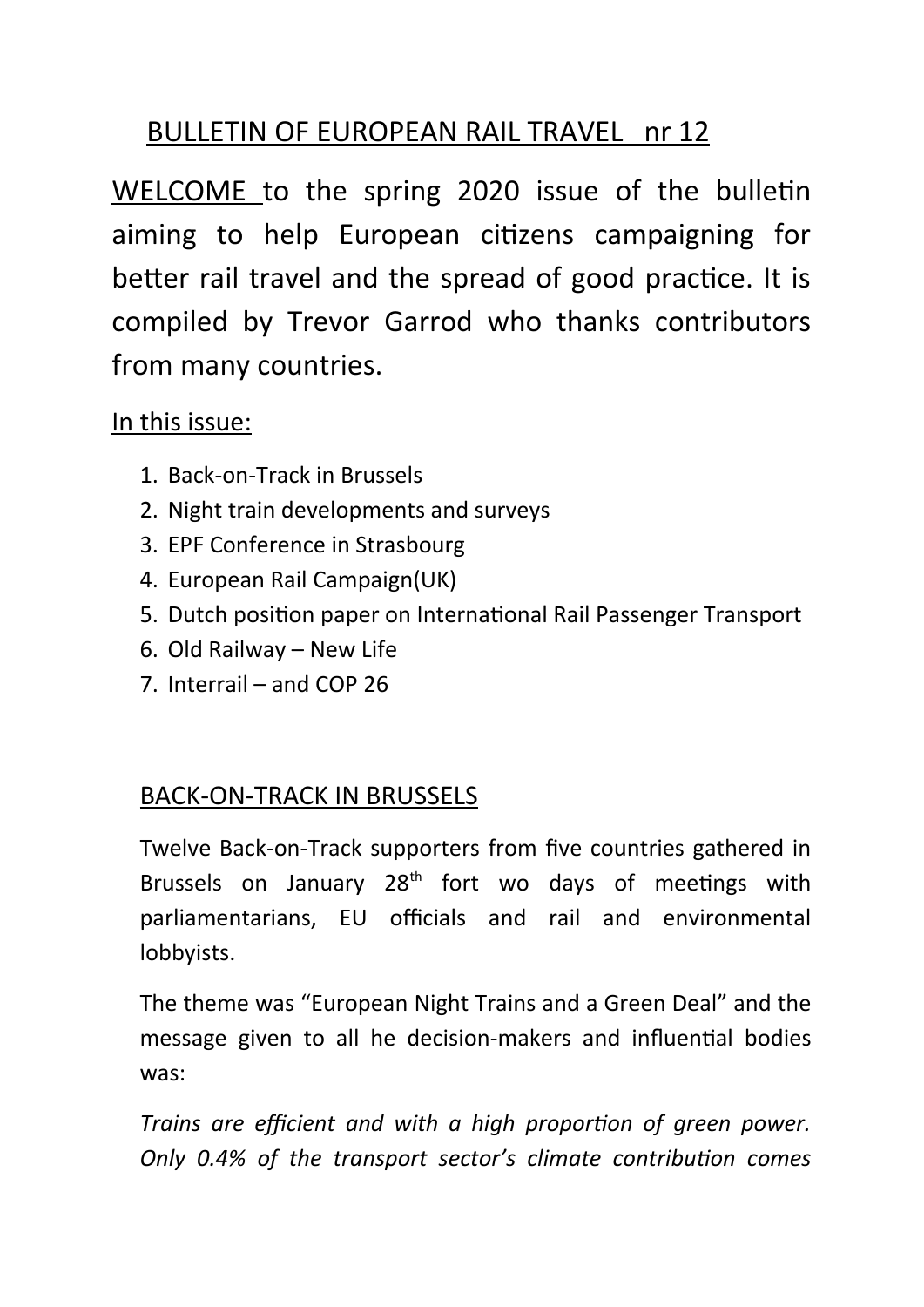*from trains. Again and again, the European Commission and the European Environment Agency have stated that the railways must play a much greater role. But a number of problems stand in the way of European railways.*

*The European network Back-on-Track works for increased use of railways in Europe, not least increased use of night trains. The network believes that night trains are the most low-hanging fruit for rapid transformation of the transport sector. But it's not just so easy. Back-on-Track has some good advice on where to focus and where it has quick and immediate effect.*

We say: for the sake of the climate, Europe must start work in these fields –

- 1. ACHIEVING A LEVEL PLAYING FIELD An overall problem. Work must be started now and solutions should be phased in.
- 2. SIMPLIFYING FARES AND TICKETING IN THE SINGLE FUROPEAN RAILWAY AREA. It is more difficult than it needs to be to buy cross-border tickets in Europe.
- 3. BOOSTING INTERNATIONAL TRAIN SERVICES. Both countries and operators unilaterally focus on national trains – not across borders. Contracts must be made so that the most important routes can get started.
- 4. NEW ROLLING STOCK. There is an urgent need for more sleeping coaches and couchette coaches. A pool of new stock must be established.
- 5. MARGINAL INFRASTRUCTURE COSTS FOR INTERNATIONAL SERVICES. Access charges for the rails must be eased to match better the conditions on the roads.

You can read more, including a full report of the two days of meetings, on [https://back-on-track.eu](https://back-on-track.eu/)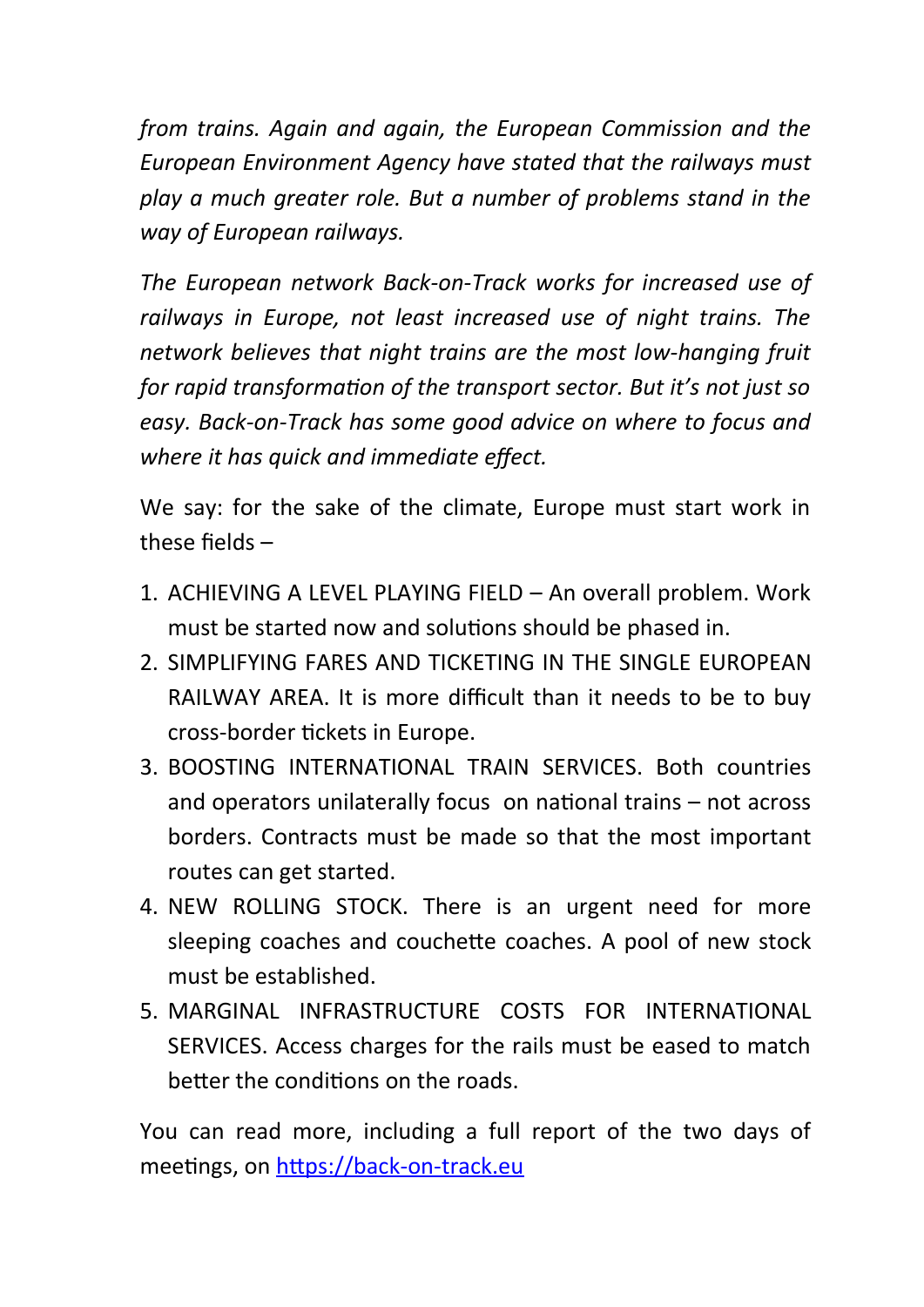The Back-on-Track network will continue this dialogue during the summer and members will gather again in Brussels on October  $15<sup>th</sup> - 17<sup>th</sup>$  for a three-day set of conferences aimed at political decision makers, transport professionals and academics and the travelling public.

# 2. NIGHT TRAIN DEVELOPMENTS AND SURVEYS

On January 20<sup>th</sup> a new sleeper service was started by OeBB (Austrian Federal Railways) between Vienna and Brussels. It will run as an experiment two nights per week until June, when it will then be assessed. The evaluation will look at the usage and the operating lessons. It is important that this new night service is well promoted – and not just in the cities of Brussels and Vienna. After all, the Belgian capital is only two hours from London.

A group of German MEPs has launched a petition calling for a night train between Berlin and Brussels – and why not? There was one, ten years ago, and it also connected with a Eurostar to and from London.

The European Passengers' Federation has drafted a position paper on night trains, prompted by its Swedish affiliate Resenarsforum, and this will be presented at its Annual General Meeting on March 14<sup>th</sup> in Dusseldorf.

Meanwhile, two other EPF affiliates FNAUT in France and PTP in Catalonia, have launched their own surveys into the demand for new or revived night trains.

The FNAUT survey is called "Vos attentes sur les trains de nuit" ("Your expectations of night trains") and the 9-page questionnaire covers questions on the level of comfort desired, fare that one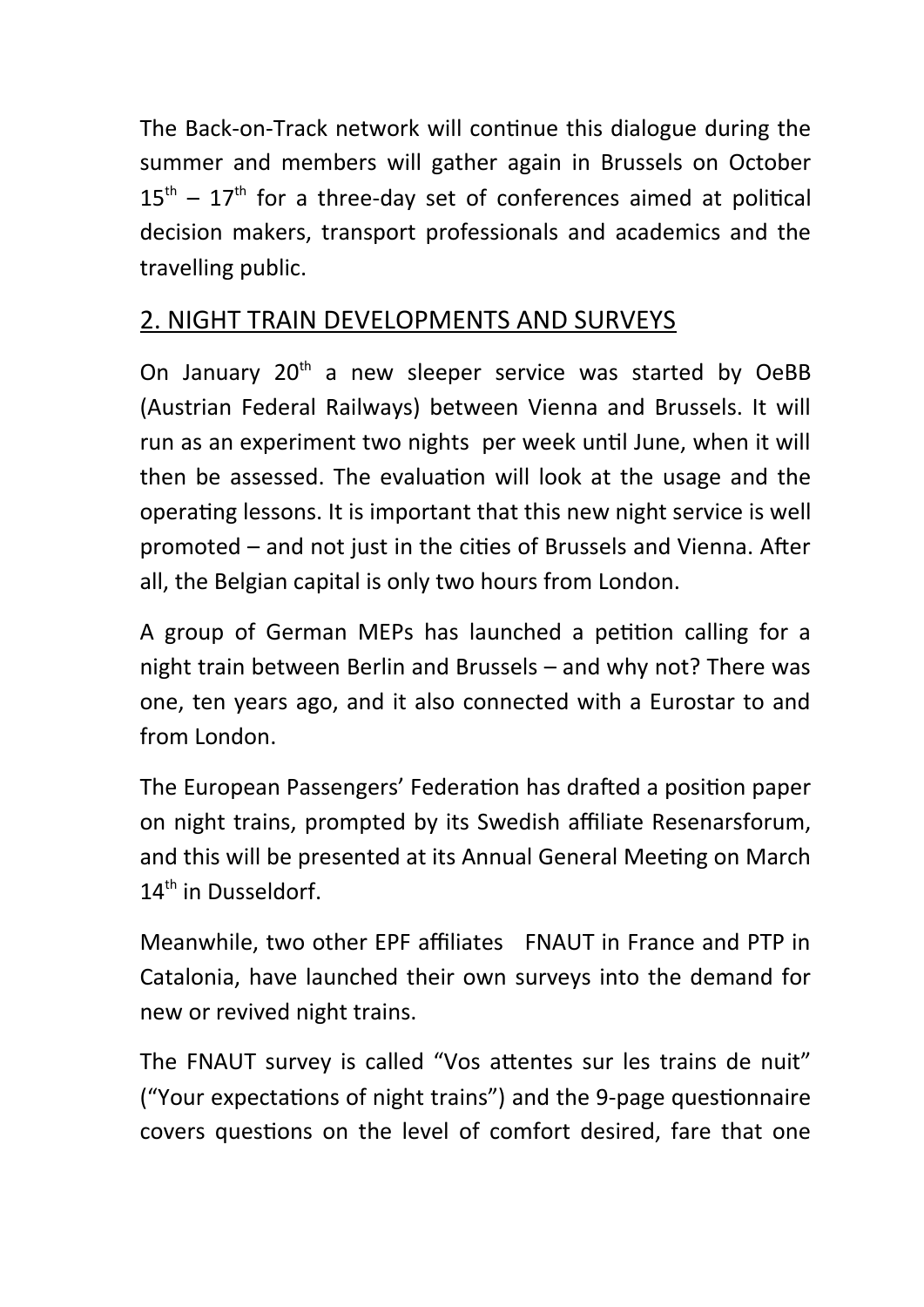would be prepared to pay and optimum departure and arrival time.

The PTP survey is shorter and within the first ten days already had attracted 440 replies. It is planned to run till March  $6<sup>th</sup>$ .

The initial 440 respondents showed that more than 9 out of 10 supported the idea of reinstating night trains and 59% said they would "most likely" and 30% "fairly likely" use night trains if a convenient service was provided. Interestingly 90% of replies were from males.

# 3. EUROPEAN PASSENGERS' FEDERATION CONFERENCE IN STRASBOURG

Log on to **www.epf.eu** for more details of the 2020 EPF annual conference and how to book. It will take place on June  $5<sup>th</sup>$  and  $6<sup>th</sup>$ and focus on institutions, operators and regional solutions.

Members of EPF-affiliates pay a reduced fee.

There will also be two site visits.

Meanwhile, the working group on international journeys for members of EPF affiliates is due to meet again on April  $4<sup>th</sup>$  in Ghent. On its agenda will be issues including progress in reinstating missing links, night trains, COP26 and standards on conventional international trains.

The working group will also consider Eurostar and Thalys.

Here, the good news is that through Eurostar trains from Amsterdam still start on April  $30<sup>th</sup>$  and from May  $18<sup>th</sup>$  they will also serve Rotterdam.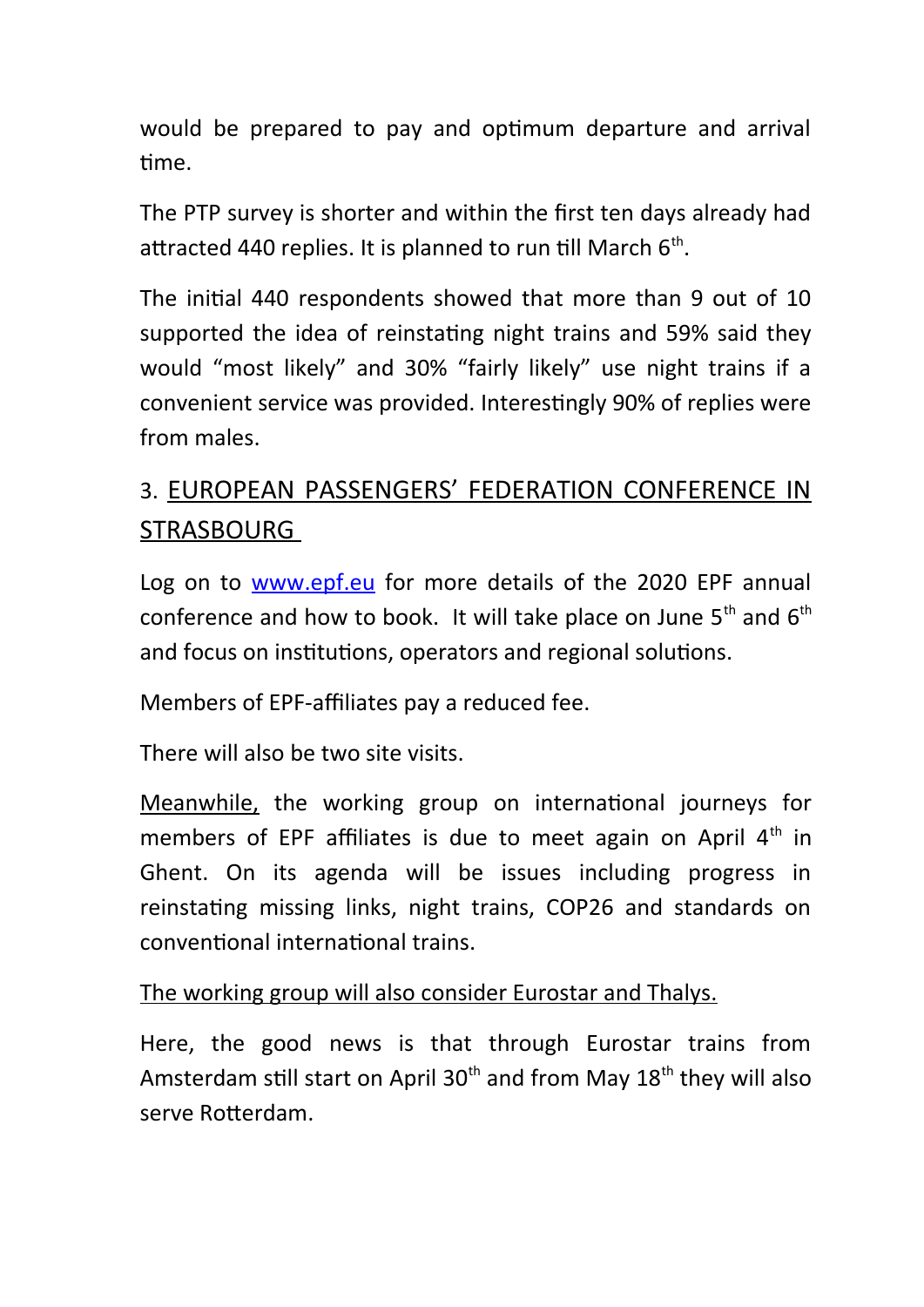The more mixed news concerns connections with Eurostar in London, Paris, Lille and Brussels.

Have YOU in recent months travelled by Eurostar and missed a connection because the train was late? If so, how well was the situation handled?

For example, a Railfuture member had to pay for a taxi home from Ebbsfleet International on October 16<sup>th</sup> because his Eurostar from Brussels arrived 3 hours late. It took him three months to receive compensation.

On the other hand, some customers have received better treatment – such as those who arrived late in Paris (through no fault of their own), missed their train to London but were promptly issued with reservations for the next Eurostar.

The Association of European Rail Agents is collecting examples of good and bad practice. Please email brief details to [info@aera.co.uk](mailto:info@aera.co.uk) by March  $23<sup>rd</sup>$ , after which a report will be compiled.

## 4. EUROPEAN RAIL CAMPAIGN(UK)

In our last issue we reported on the formation of this new association. Its membership has grown steadily and you can read more about it on [https://eurorailcampaignuk.org.](https://eurorailcampaignuk.org/)

The Campaign's approach to train companies to encourage delegates to take the train to Madrid for last autumn's UN Climate Change Conference did not bear fruit – but it was done at very short notice.

For COP26 in Glasgow on November  $9<sup>th</sup> - 20<sup>th</sup>$  there is more time to lobby, and this time ERC)UK) has contacted Eurostar, two key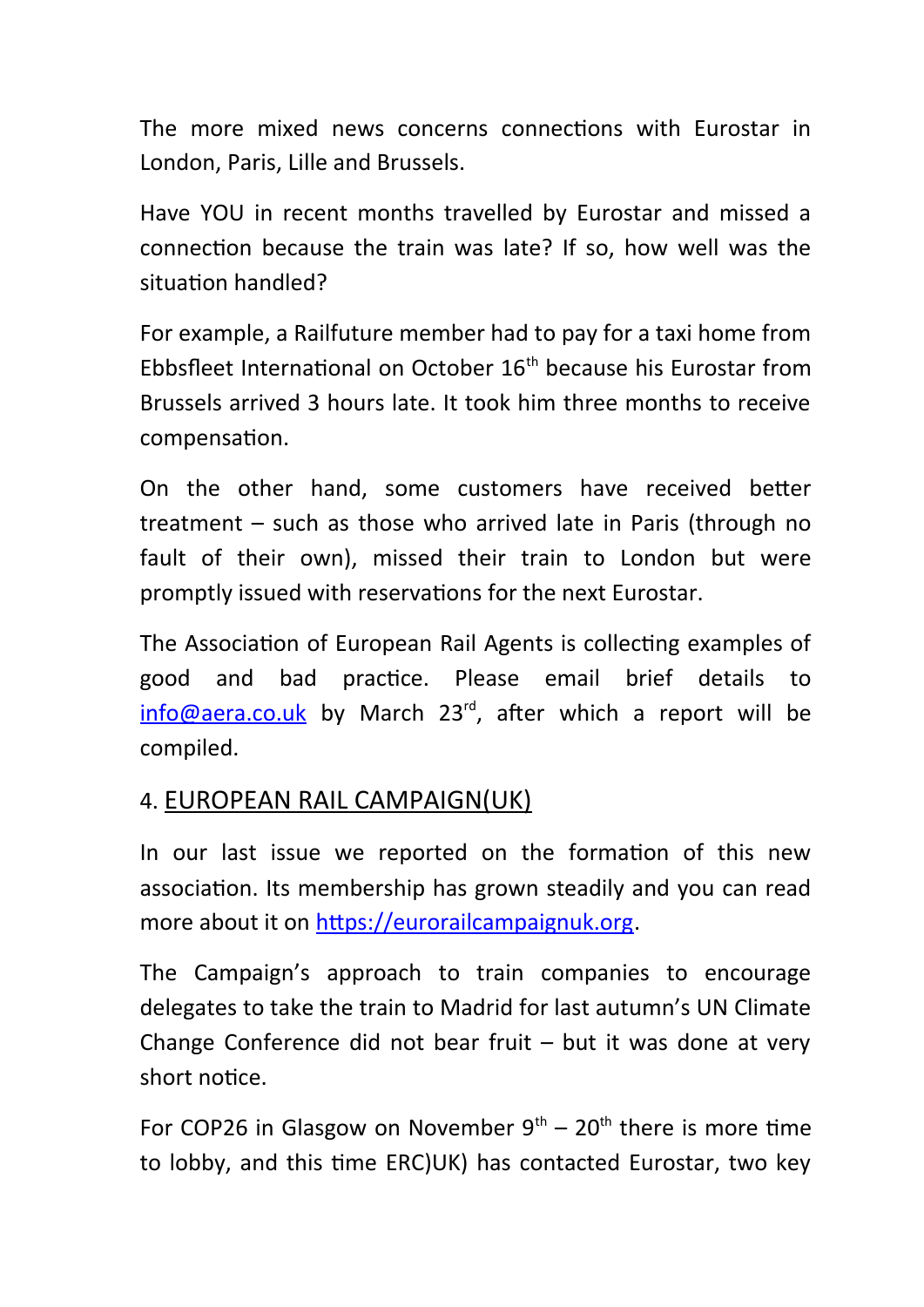British train operating companies and Interrail. The message is also being sent to the conference organisers, who should urge delegates and lobbyists, where practicable, to "go by train to Glasgow and tell your local or national news media that you are doing so."

ERC(UK) has also reacted to an article in the *Financial Times* on January  $18<sup>th</sup>$  in which a journalist explained why he and a Dutch colleague flew from London and Amsterdam respectively to Berlin rather then go by train. Two members of the association wrote letters to the editor. One was published on February 13<sup>th</sup> and the other, while acknowledged, was not published but an editorial shortly afterwards made points very similar to those in the ERC(UK) letter.

Another ERC(UK) member has had a letter on night trains published in The New European on February 13<sup>th</sup>.

To join this new campaign, send £10 as minimum subscription to the Membership Secretary, 69 Dudley Road, Tipton, West Midlands, DY4 8EE, UK.

#### 5. DUTCH POSITION PAPER ON INTERNATIONAL TRAINS

On November 15<sup>th</sup> the Dutch Transport Minister convened a high level expert meeting at which the European Passengers' Federation was represented, to consider the potential of international rail passenger services.

As a result, a 10-page position paper has been sent to European Commissioners Valean and Timmermans.

Given that "rail can effectively substitute air transport at a distance of up to 800 km", the paper estimates that up to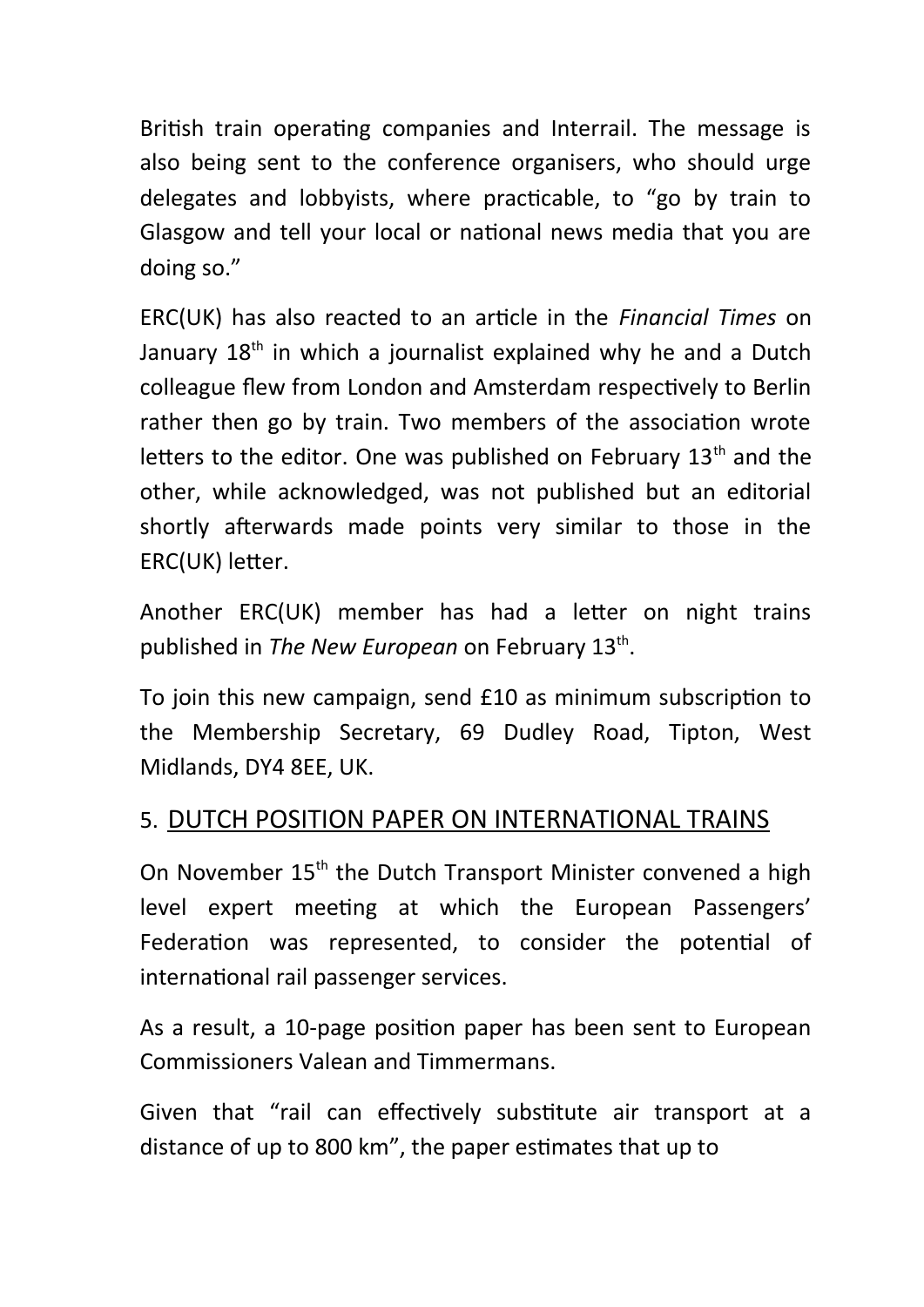2 million additional potential rail passengers in the Netherlands could be gained annually by 2025.

It suggests work to define the conditions for the development of a "consistent network of international rail passenger services"; continued work on missing links or bottlenecks; and more crossborder Public Service Obligation contracts based on competitive tenders where no attractive commercial service can be operated.

Action at EU level should include ensuring data availability and interoperability, ensuring that existing technical and marketing legislation is fully implemented and "designing an EC agenda for international high-speed services, combing where needed both high-speed and conventional infrastructure." This means interoperability between TEN-T core routes and the rest of the network.

Pilot schemes could be considered in the corridors Berlin – Amsterdam and Prague – Bratislava / Vienna / Budapest.

Member States and their infrastructure managers must work together across borders, undertaking market analysis. This would involve the connections between cities of over 250,000 population, up to 600km apart from each other, with frequencies of some 8 trains a day. A market monitoring report could be published every 2 years.

It is planned to present the initiative at the next TEN-T days on May  $13<sup>th</sup> - 15<sup>th</sup>$  in Croatia. At the moment it is not clear in what way passengers will be involved in this project.

Log on to [www.epf.eu](http://www.epf.eu/) for further information.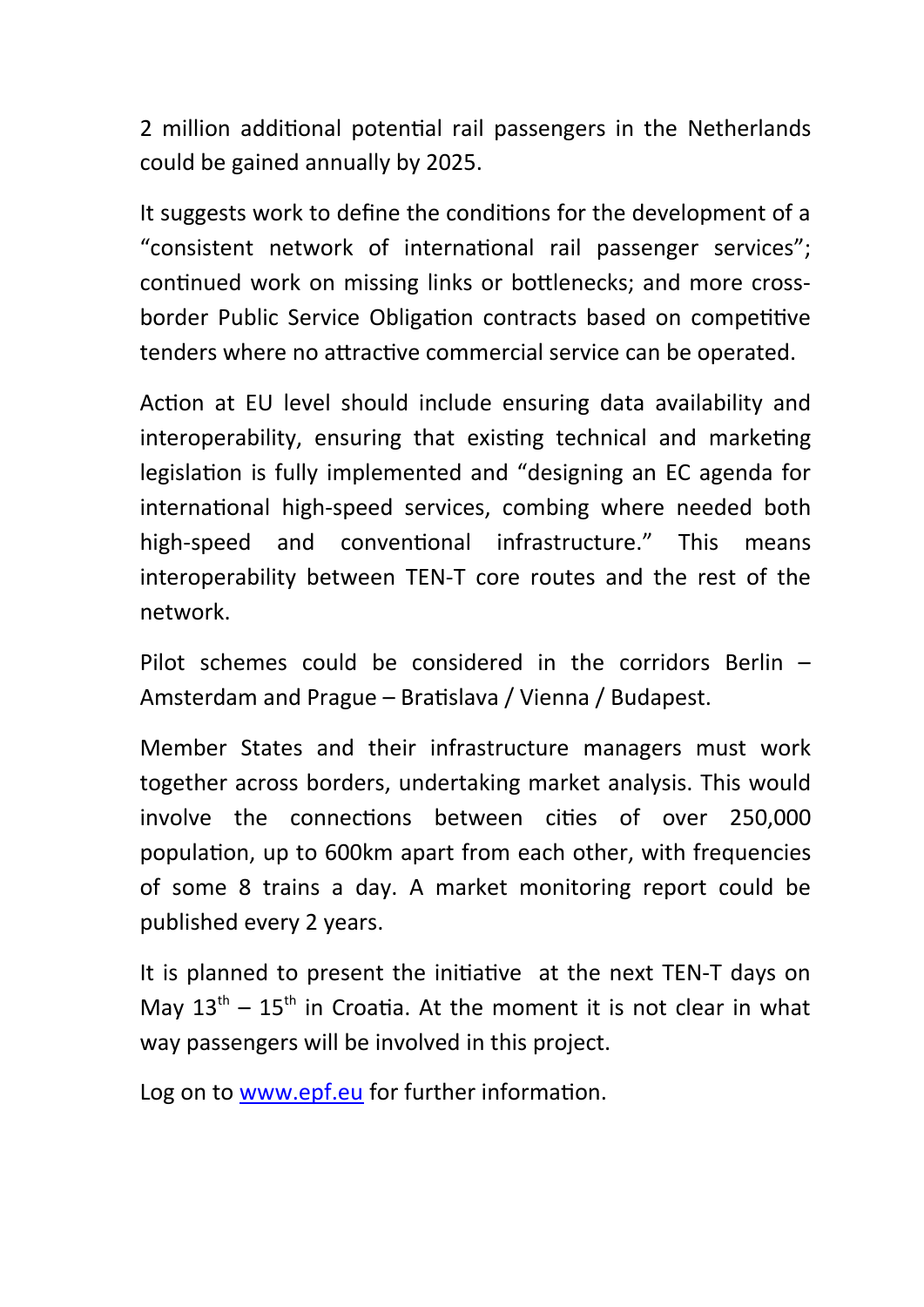### 6. OLD RAILWAY – NEW LIFE

Trevor Garrod writes: In the 1840a a railway was built to link Manchester to the Humber and in due course a new port on the east coast was built at Immingham. In 1953 the section from Manchester to Sheffield and Wath was electrified with a new tunnel under the Pennines at Woodhead; in 1970 this was closed to passengers and in 1981 also to freight.

At one stage this railway, generally known as the Woodhead Line, also carried the Harwich – Manchester boat train, connecting with the night ferry to and from Hoek van Holland.

The western end of the line is still there and served by modern electric trains every half hour to Glossop and Hadfield.

With four hours to spare in Manchester in late January, I used it for a ride out to Glossop. This stretch of the original 1845 railway survives as a busy commuter line, with two additional stations opened and a Community Rail Partnership to promote leisure usage.

People from Greater Manchester like to get out into the Pennine hills which surround the small town of Glossop, itself on a short branch off the original main line. The active Friends of Glossop Station have provided historical information displays in the entrance and waiting room. There is also the *twig* coffee shop welcoming visitors. The redundant goods shed has been converted into a post office and supermarket.

The station also contains an interpretation board marking the arrival in June 1940 of 600 children evacuated from what is now my home town of Lowestoft. Links between the two towns, on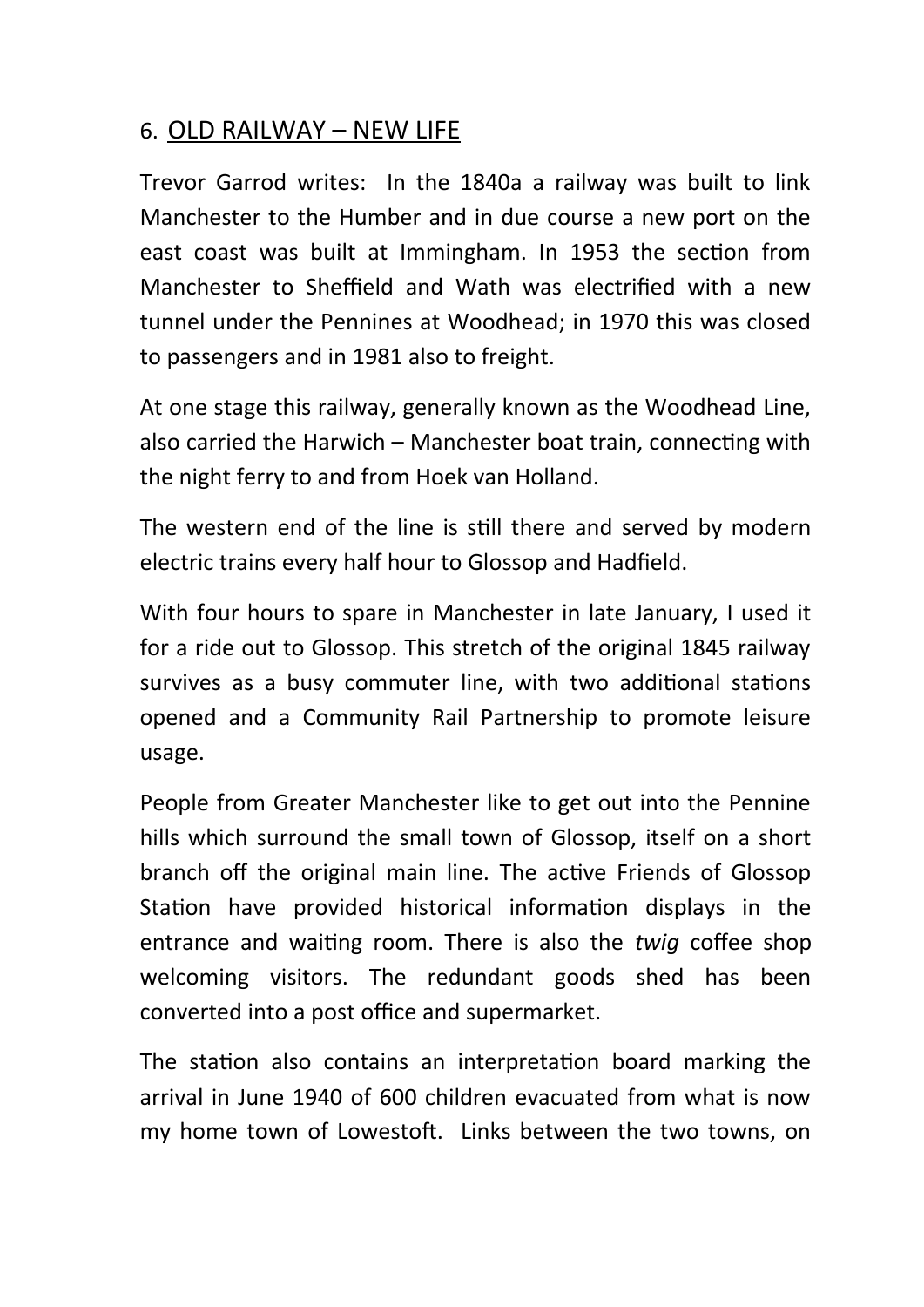opposite sides of England, are kept alive by voluntary groups right to this day.

Glossop and its neighbourhood show how local communities can encourage visitors to come by train and explore the area. The local voluntary group Friends of Glossop Station ([www.friends-of](http://www.friends-of-glossop-station.co.uk/)[glossop-station.co.uk](http://www.friends-of-glossop-station.co.uk/)) is a good example, as is the Hope Valley & High Peak Community Rail Partnership ([https://peakdistrictbytrain.org/about-high-peak-hope-valley](https://peakdistrictbytrain.org/about-high-peak-hope-valley-community-rail-partnership/)[community-rail-partnership/](https://peakdistrictbytrain.org/about-high-peak-hope-valley-community-rail-partnership/)) which is funded by local councils and the train operating company.

### 7. INTERRAIL – AND COP 26

Erland Egefors reports from Denmark:

In 2019 DSB sold 13,000 Interrail tickets. Compared with 2018 the number had increased by 35% and even 2018 had been a record year.

Two more countries have been added to the list this year: Estonia and Latvia. Because Poland and Lithuania are already on the list it will now be possible to take a round trip through the Baltic countries.

There are several ferry routes between Sweden and Finland. Direct Ferries and Viking Line sails via Mariehamn on the Aland islands or direct Stockholm to Abo in Finland. Wasalinie has a ferry service from Umea in Sweden to Vaasa in Finland.

Trevor Garrod adds:

Interrail was originally intended to encourage young people to explore Europe by rail (including certain ferry routes) but it is now available for all ages. It is also handy for short trips, of just five